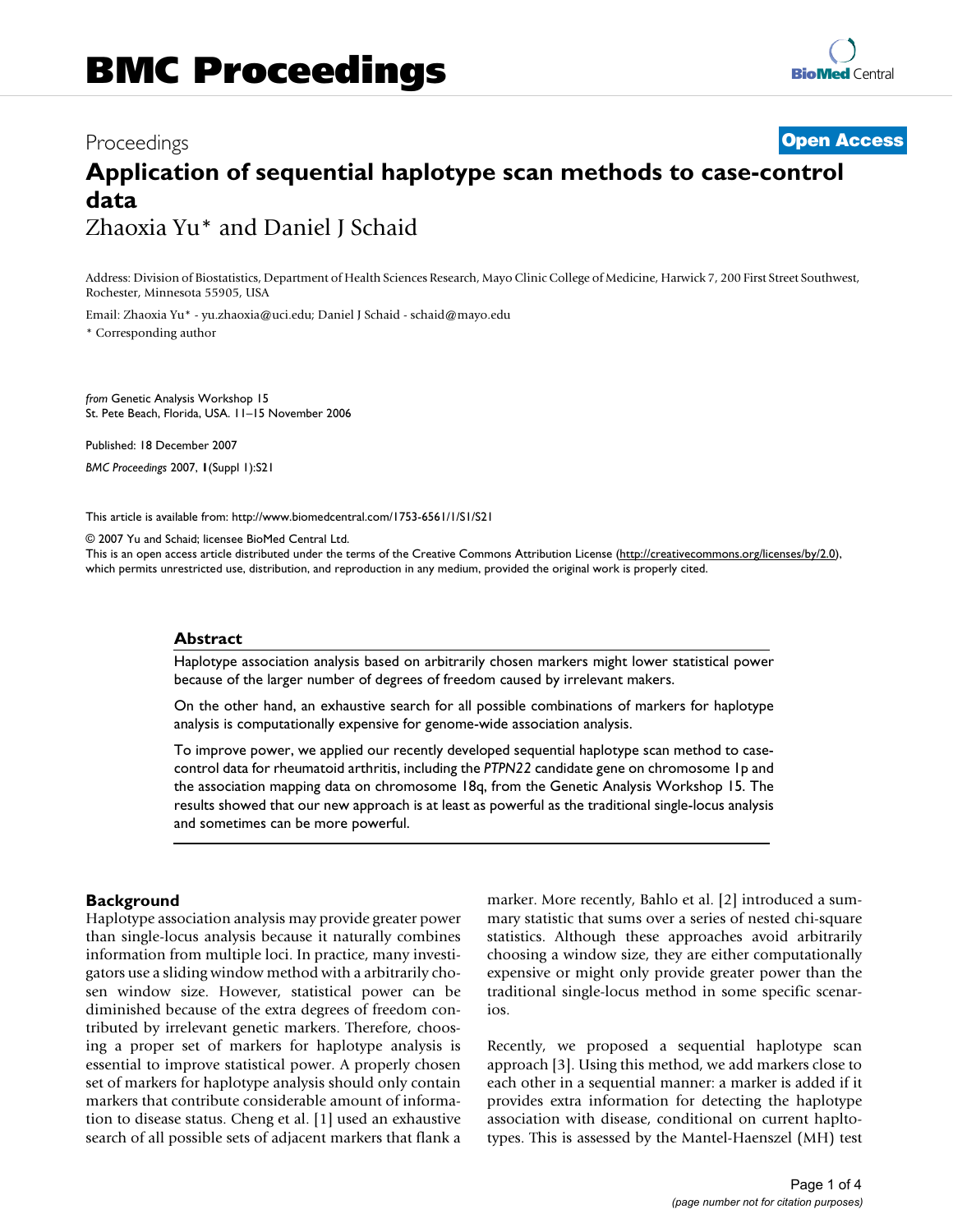[4]. Our previous study shows that, compared with the traditional single-locus analysis, out new methods can either have minor loss or substantial gain in power under a variety of genetic models [3]. We applied our method to two data sets provided by the North American Rheumatoid Arthritis Consortium (NARAC): the *PTPN22* candidate gene data and the association mapping data.

# **Methods**

#### *Statistical method*

For now, assume haplotype phase is known. Therefore, for a sample with *N* subjects, there are 2*N* haplotypes. Let *Y* denote disease status for each of the 2*N* haplotypes, with values of 0 and 1 according to whether a haplotype came from a control or case, respectively. Let *X* denote the 2*N* alleles of a new single-nucleotide polymorphism (SNP) we wish to add to the current set of haplotypes, with values 0 and 1 according to whether an allele is common or rare, respectively. Let *H* be the number of distinguishable current haplotypes. We create *H* strata according to the current set of haplotypes, and use the MH procedure to test the association of *X* and *Y*, conditional on the current haplotypes. For the *h*th stratum, let *nijh* denote the number of haplotypes with  $X = i$ , and  $Y = j$ . It is well known that conditional on fixed row and column margins, the entry  $n_{11h}$  has a hypergeometric distribution. Under the null hypothesis that *X* and *Y* are not associated in any stratum, the MH statistic,

$$
MH = \frac{\left[\sum_{h} (n_{11h} - E(n_{11h}))\right]^{2}}{\sum_{h} Var(n_{11h})}
$$

has an asymptotic chi-square distribution with one degree of freedom, where

$$
\mu_{11h} = E(n_{11h}) = \frac{n_{1+h}n_{11h}}{n_{1+h}}, \quad \text{Var}(n_{11h}) = \frac{n_{1+h}n_{0+h}n_{11h}n_{10h}}{n_{1+h}^2(n_{1+h}-1)}.
$$

By applying the MH approach sequentially, we can decide which markers should be added to a variable length haplotype. When the haplotype phase is unknown, for each subject the posterior probabilities of all possible haplotype pairs were estimated by the expectation maximization (EM) algorithm using haplo.em [5]. Then the estimated haplotypes were used in a weighted fashion. In this situation,  $n_{ijk}$  is the expected count on the basis of the sum of posterior probabilities of all estimated haplotypes with  $X = i$  and  $Y = j$  in the  $h<sup>th</sup>$  stratum, which could be a fraction instead of an integer.

When scanning SNP  $X_0$  at position  $x$ , we examined SNPs close to it on both sides to determine if they provide additional information for association. The two alleles 0 and 1

of SNP  $X_0$  separate the sample of alleles into two strata: those with allele 1 and those with allele 0. We first examined whether at least one of the nearest SNPs on each side (left and right) of  $X_0$  provides information for association, conditional on  $X_0$ . If at least one of them offers substantially additional information, we combined  $X_0$  with the SNP(s) into a multilocus haplotype variable and test if the second nearest marker on each side of  $X_0$  should be combined. The process is continued until no SNP should be added. More details about the algorithm can be found in Yu and Schaid [3]. Once the sequential search procedure ends, two test statistics are then calculated: 1) A  $-log_{10}(p$ value) for the haplotype-based chi-square test for the contingency table of the haplotypes constructed from all makers in the sequentially chosen SNPs and disease status. Denote this statistic by  $\chi^2_H(x)$ . 2) A -log10(*p*-value) for the sum of conditional chi-square statistics, Sum(*x*). Because conditioning creates independent chi-square statistics,  $Sum(x)$  has an asymptotic chi-square distribution with the degrees of freedom equal to the number of variables combined. Denote this statistic by  $\chi^2_S(x)$ .

Thus, for the marker at physical position *x*, three statistics are calculated: 1) the traditional single-marker chi-square statistic  $\chi_0^2(x)$  that uses the marker being scanned only, 2) the sequential haplotype statistic  $\chi^2_H(x)$ , and 3) the sequential summary statistic  $\chi_{\rm S}^2 \left( x \right)$ . With permutation of the disease status, a pointwise *p*-value is defined as the percentage of times that the permuted statistic is larger than the observed statistic at a position. On the other hand, when we examine regional *p*-values, we used the maximum of the statistics across the whole region as the test statistic and define *p*-values correspondingly. Both the pointwise and regional *p*-values were calculated.

#### *Data*

The data from the *PTPN22* gene [6] contain both case siblings and unrelated controls. To create unrelated case-control data, one sib from each case family was randomly chosen. When analyzing the data, we assumed that the confirmed variant R620W was not observed, i.e., we used its surrogate markers (12 SNPs). To evaluate the pointwise and regional associations with disease status, one million permutations were used. The NARAC association mapping data consist of 2300 SNPs across a 10-Mb region on chromosome 18q. The data were collected from 460 unrelated cases and 460 unrelated controls. Two individuals with 5% or more missing SNPs were removed. After drop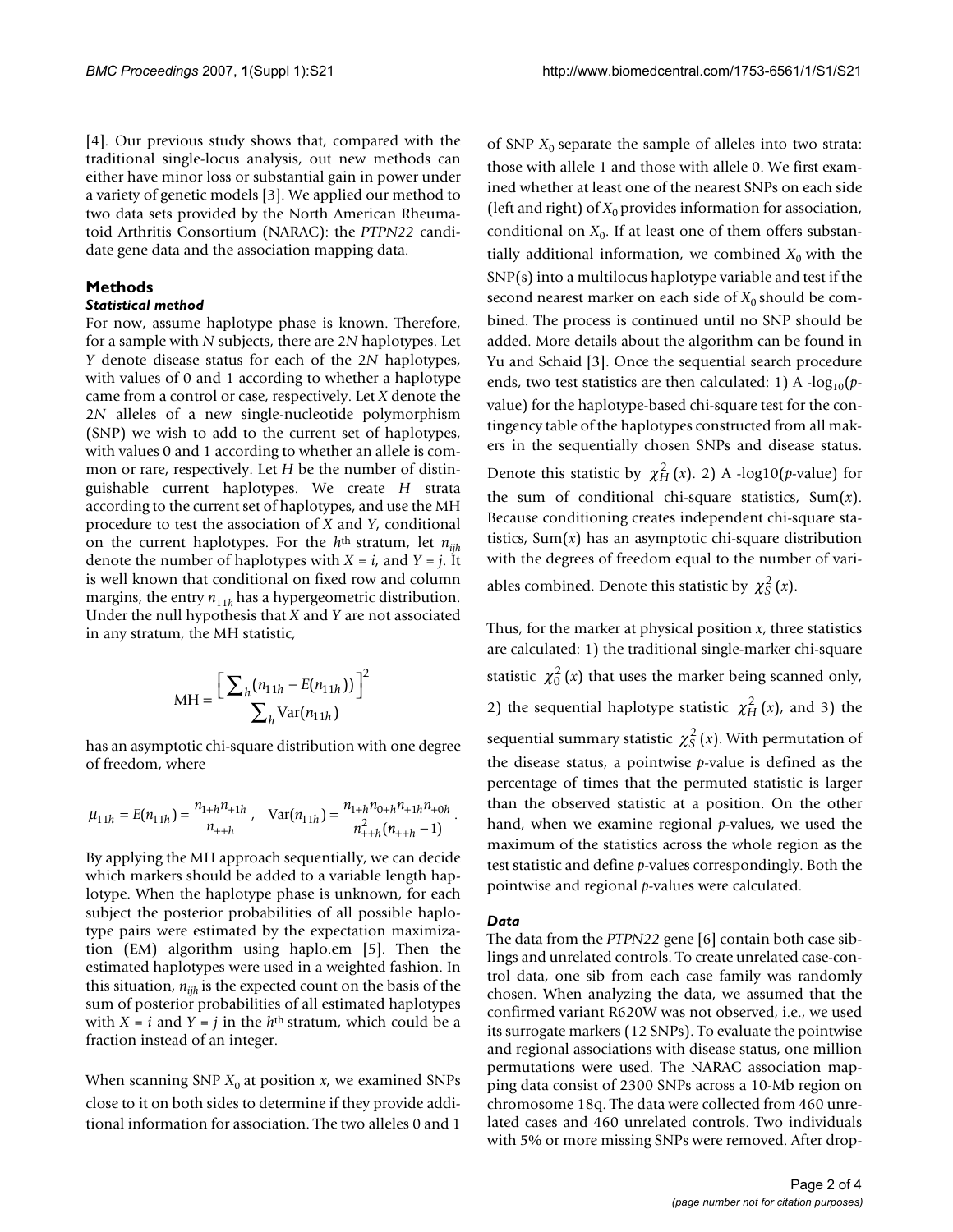ping markers with minor allele frequency less than 0.05 or -value of Hardy-Weinberg equilibrium test less than 0.01, 2186 SNPs were used in the analysis. The pointwise and regional associations were evaluated using 10,000 permutations.

# **Results**

The pointwise -values on the -log10 scale for the

data are plotted in Figure 1. The -values of the sequential haplotype method and the sequential summary method show stronger association than those of the single-locus method at several places. It is interesting to observe that the -value of the nearest marker to R620W is not significant at the 0.05 level using the single-locus method but the -values based on the two sequential methods, which combine one SNP on the left and two SNPs on the right, are less than  $10^{-6}$ . The regional -values using the singlelocus, the sequential haplotype, and the sequential summary methods are  $7.8 \times 10^{-5}$ ,  $< 10^{-6}$ , and  $< 10^{-6}$ , respectively. Therefore, compared to the single-locus test, tests based on the two sequential methods we proposed provide stronger evidence for the association between this region and disease status.

For the NARAC association mapping data, the regional values for the single-locus, the sequential haplotype, and the sequential summary methods are 0.328, 0.039, and 0.089, respectively. Our sequential approach found sev-



#### **Figure 1**

**Results for the PTPN22 data**. The triangle indicates the physical position of the G620W variant, which was assumed not measured in our analysis. The  $p$ -values of  $\chi^2_S$  (x) and  $\chi^2_H$  (x) are truncated at the seventh SNP because their permutated *p*-values are zero based on one million permutations.

eral sets of SNPs that show strong significance. For example, a combination identified by our sequential approach, SNPs at physical positions 4820404, 4845230, and 4850927, provide a four-degree-of-freedom chi-square statistic of value 25.29. The corresponding permutated value is less than  $\langle 10^{-4}$  (the asymptotic -value is 4.4  $\times$  10<sup>-1</sup> 5). Although the single-locus method does not show statistically significant evidence for association, the two sequential methods provide weak regional association.

# **Conclusion**

We applied our recently developed sequential haplotype scan methods to two of the rheumatoid arthritis case-control data sets from GAW15. For the association mapping data on chromosome 18q, our two sequential methods provide weak regional evidence for association while the single-locus method does not. The results for

indicate that our new approach might be more powerful than the traditional single-locus analysis on both pointwise and regional levels. This sequential haplotype scan procedure uses the MH statistic to examine whether additional markers are informative for association, conditional on haplotypes constructed from sequentially chosen markers. The MH statistic has a large-sample chisquare distribution with one degree of freedom and has been proven to be equivalent to the efficient score statistic for logistic regression [7]. One advantage of using the MH approach is that we can compute the test statistic rapidly without iteratively estimating parameters of logistic regressions. The MH test is also robust for tables with large number of small strata and zero cell entries [8] and it is the uniformly most powerful unbiased test [9]. By adding markers sequentially based on the MH procedure and scanning all makers, our sequential haplotype scan methods can improve the statistical power in detecting the association of haplotypes with disease.

One limitation of our procedure is that it cannot detect effects of haplotypes constructed from markers that are far apart. Indeed, this is one of the most difficult situations to detect for most methods that have been developed to date. In a candidate gene region with a relatively small number of markers, we may modify the stopping rule of the sequential scan procedure so that a more comprehensive analysis can be performed. Extensions of our sequential scan method with strategies allowing for testing markers that are not physically close to each other might be helpful and will be studied in the future.

# **Competing interests**

The author(s) declare that they have no competing interests.

#### **Acknowledgements**

This work was supported by the U.S. Public Health Service, National Institutes of Health, contract grant number GM065450.